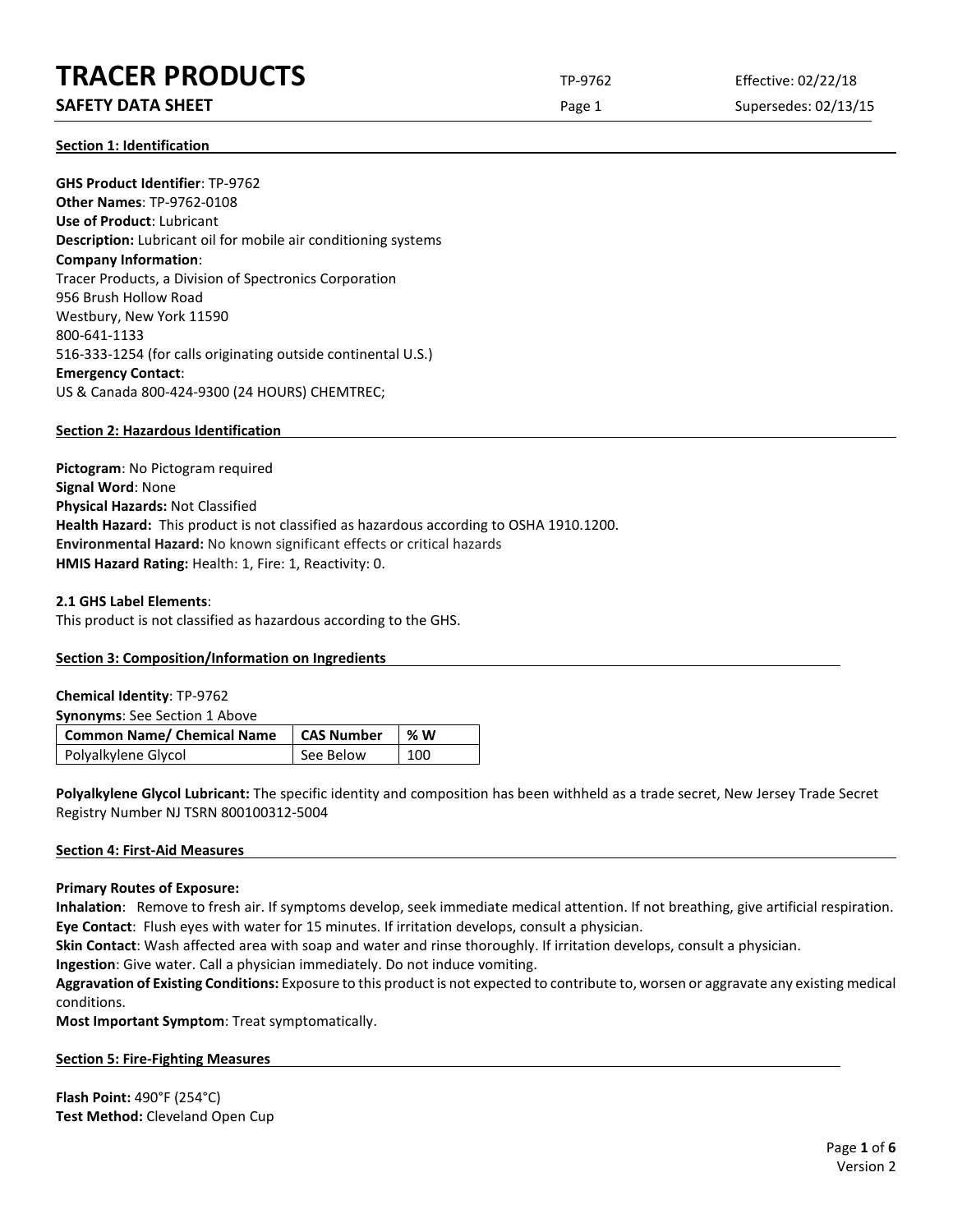| <b>TRACER PRODUCTS</b> | TP-9762 | Effective: 02/22/18  |
|------------------------|---------|----------------------|
| SAFETY DATA SHEET      | Page 2  | Supersedes: 02/13/15 |

**Explosive Limit:** LEL (%): No data available; UEL (%): No data available

**Autoignition Temperature:** No data available

**Unusual Fire and Hazardous Combustion and Decomposition Products:** Smoke, soot, and toxic/irritating fumes (i.e., carbon dioxide, carbon monoxide, etc.). Oxides of nitrogen and carbon.

**Fire and Explosion Hazards:** May liberate irritating or toxic vapors during combustion or decomposition.

**Extinguishing Media:** Based on the NFPA guide, use dry chemical, carbon dioxide, water mist, water jet sprays, halogen, or alcohol foam suitable for Class B fires. Use water to cool containers exposed to fire. For large fires, use water spray, fog or alcohol foam, thoroughly drenching the burning material.

**Unsuitable Extinguishing Media:** High volume water with full jet. Oxidizers and reducers.

**Fire-Fighting Procedures/Equipment:** Fire fighters and others who may be exposed to the products of combustion should be equipped with NIOSH-approved, positive-pressure, self-contained breathing apparatus (SCBA) and full protective clothing. Water can be used to cool and protect containers and surroundings.

#### **Section 6: Accidental Release Measures**

# **Non-Emergency Personnel**:

General Advice: Avoid inhalation and contact with skin, eyes, or clothing. Wash hands and face before eating, drinking, or using tobacco products.

Personal Protective Equipment Needed: Wear impervious gloves, shoes, and protective clothing

#### **Emergency Personnel**:

Suitable Protective Gear: Wear impervious gloves, shoes and protective clothing.

Unsuitable Protective Gear: Not Applicable

**Environmental Precautions**: Prevent any contamination of local soils and water supply. Prevent ground water infiltration or any ground penetration. Avoid the spreading or entering into watercourses by using sand, soil, or other types of barriers. If contamination into water course or sewage system, alert appropriate authorities.

### **Containment/Clean-up Methods**:

Containment & Recovery of Product: Contain with absorbent material, such as clay, soil, universal binding medium, or any commercially available absorbent. Shovel reclaimed dye and absorbent into a recovery or salvage drums for disposal. For larger spills, transfer to a salvage tank for recovery or safe disposal. Any residues should be treated like a small spill. This is not a RCRA hazardous waste per Title 40 CFR 261. Stop material from contaminating soil, or from entering sewers or bodies of water. For larger spills, transfer to a salvage tank for safe recovery/disposal. Residues are treated as small spills.

Disposal**:** Either incinerate or land fill in accordance with applicable local, state and federal regulations.

# **Section 7: Handling and Storage**

**Handling Precautions:** Use product only in well ventilated areas. Avoid breathing in mists or vapors from a heated product. Avoid formation of mists. Avoid heating product near flash point. Avoid prolonged or repeated contact with skin. Handle in ambient temperature.

**Storage Conditions:** Store in a cool, dry, well-ventilated area away from heat, ignition sources, and direct sunlight. Always keep containers tightly closed. Store away from oxidizing and reducing agents.

**Personal Hygiene:** Wash hands before breaks and at the end of the work day. Do not carry cleaning clothes used to absorb product in clothing. General hygiene measures for chemicals apply.

**Empty Container Precautions:** Do not reuse empty container for any purpose.

**Special Warnings:** Hot organic chemical vapors or mists can suddenly and without warning combust when mixed with air.

# **Section 8: Exposure Controls/Personal Protection**

**Occupational Exposure Limits**: No exposure limits have been established for this product.

**Biological Exposure Limits**: No data available

**Engineering Controls/Ventilation**: Maintain airborne concentrations below the established exposure limits by providing adequate ventilation. General (dilution) ventilation should be acceptable. Additional local exhaust ventilation is recommended where dusts, mists or vapors may be released.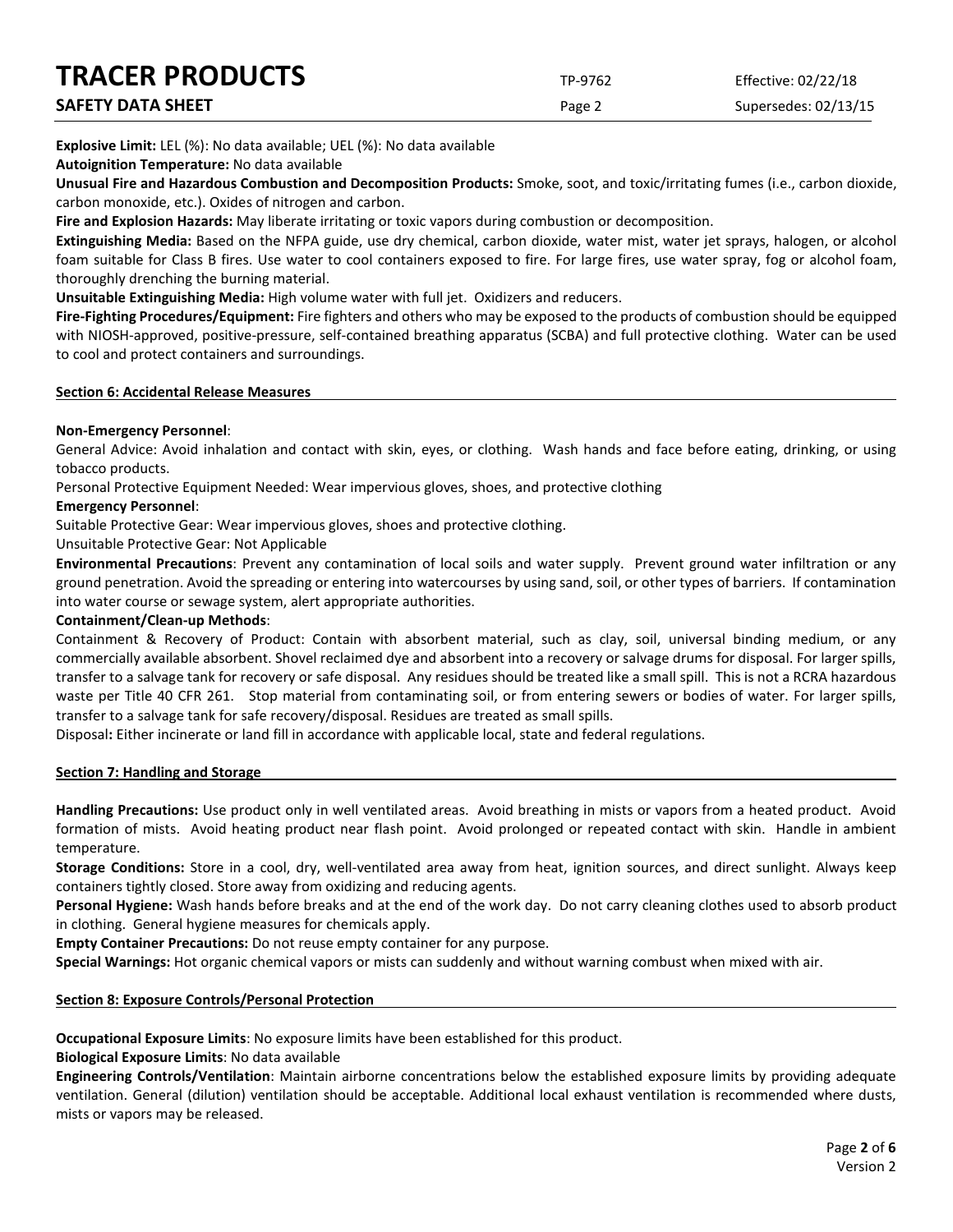| <b>TRACER PRODUCTS</b>   | TP-9762 | Effective: 02/22/18  |
|--------------------------|---------|----------------------|
| <b>SAFETY DATA SHEET</b> | Page 3  | Supersedes: 02/13/15 |
|                          |         |                      |

#### **Airborne Oil Mist Exposure Limits:** Polyalkylene Glycol

ACGIH TLV:  $5mg/m<sup>3</sup>$ , 8 hr. ACGIH STEL:  $10$ mg/m<sup>3</sup>

OSHA PEL:  $mg/m<sup>3</sup>$ , 8 hr.

### **Personal Protective Equipment**:

Respiratory Protection: Avoid breathing vapor and/or mist. If occupational exposure limits are exceeded wear NIOSH/OSHA approved equipment. Use a respiratory protection fitted with a combination filter A-P3 for short term use. High airborne concentrations may necessitate the use of self-contained breathing apparatus (SCBA) or a supplied air respirator. Respiratory protection programs must be in compliance with 29 CFR 1910.134.

Skin Protection: Wear protective clothing and appropriate impervious gloves.

Eye Protection: Wear safety goggles with peripheral coverage approved to EU Standard EN 166, AS/NZS 1337. An eye wash facility should be readily available.

Hand Protection: When in contact with material, be sure to use proper gloves approved to standards (Europe: EN 374, U.S.: F739, & AS/NZS: 2161). Gloves made from neoprene, nitrile or butyl rubber may provide suitable chemical protection.

Hygiene Measures: Wash thoroughly after handling, especially before eating, drinking, smoking, or using restroom facilities.

#### **Section 9: Physical and Chemical Properties**

**Physical State**: Liquid **Appearance**: Clear **Odor**: Mild **Odor Threshold**: No data available **Density**: 1 **pH**: no data available **Melting Point**: No data available **Freezing Point**: No data available **Initial Boiling Point**: Decomposes before boiling **Boiling Range**: No data available **Flash Point (COC)**: 490°F (254°C) **Evaporative Rate**: No data available **Solid Flammability**: No data available **Gas Flammability**: No data available **Upper Explosive Limit**: No data available **Lower Explosive Limit**: No data available **Vapor Pressure 68**° **F (20**° **C)**: <0.01 mmHg@20°C **Vapor Density (Air=1)**: No data available **Relative Density**: 1 **Solubility in Water**: Insoluble **Partition Coefficient: n-octanol/water**: No data available **Auto-ignition Temperature**: No data available **Decomposition Temperature**: No data available **Viscosity at 40<sup>o</sup>C**: 100 **Viscosity at 100°C**: No data available **Percent Volatile by Volume (%)**: 0 **Evaporation Rate (Butyl Acetate=1)**: < 0.01 **Volatile Organic Content (VOC) Component**: None

**Note:** The physical data presented above are typical values and should not be construed as a specification.

#### **Section 10: Stability and Reactivity**

**Reactivity**: This product is non-reactive under ambient conditions Stability: Stable under normal conditions of use. Can decompose slowly with localized heating over 300°C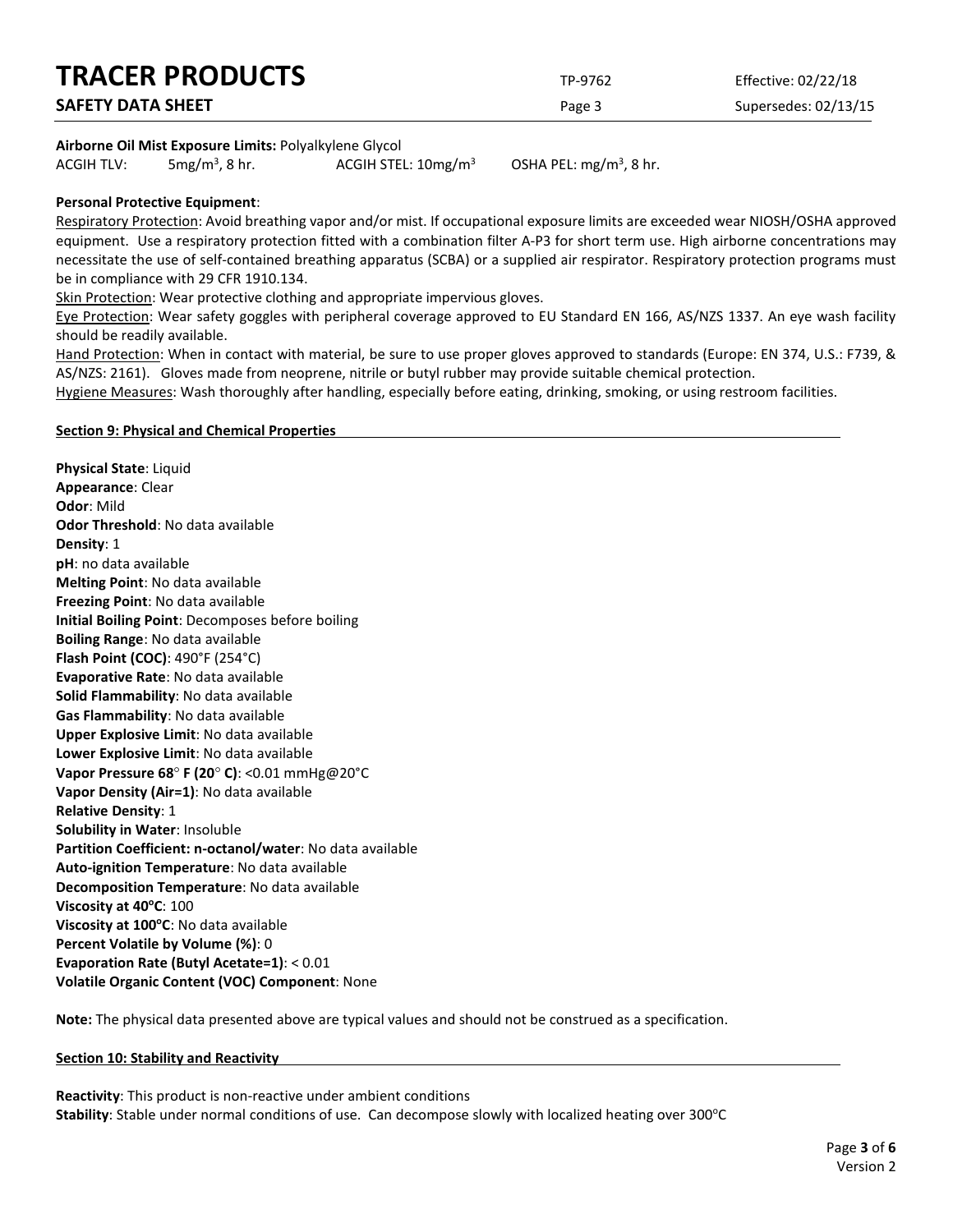| <b>TRACER PRODUCTS</b>   | TP-9762 | Effective: 02/22/18  |
|--------------------------|---------|----------------------|
| <b>SAFETY DATA SHEET</b> | Page 4  | Supersedes: 02/13/15 |

**Conditions to Avoid**: High temperatures & a source of ignition. Toxic fumes may be released if product is heated above decomposition point.

**Incompatible Materials**: Strong Acids, Strong oxidizing agents, and Reducing agents Hazardous Decomposition Products: In the event of combustion, CO and CO<sub>2</sub> will be formed. **Hazardous Polymerization**: Will not occur

#### **Section 11: Toxicological Information**

|                             |        | Polyalkylene Glycol |
|-----------------------------|--------|---------------------|
| Oral LD <sub>50</sub>       | Rat    | >5000 g/kg          |
| Dermal LD <sub>50</sub>     | Rabbit | > 5000g/kg          |
| Inhalation LC <sub>50</sub> | Rat    | Not available       |
| Eye Irritation              | Rabbit | Not available       |
| Skin Irritation             | Rabbit | Not available       |

\*Results based on test of similar product

#### **Carcinogenicity**:

| Carcinogenicity     | ACGIH IARC NTP OSHA |    |    |    |
|---------------------|---------------------|----|----|----|
| Polyalkylene Glycol | No.                 | NΩ | N٥ | Nο |

Summary Comments: According to ACGIH, IARC, NTP, and OSHA, the polyalkylene glycol is not considered to be a hazardous carcinogen to humans.

**Reproductive Toxicity**: Not considered a reproductive toxin to humans

**STOT-single exposure**: No data available

**STOT-repeated exposure:**

|                    |     | Polyalkylene Glycol |
|--------------------|-----|---------------------|
| Oral mg/kg         | Rat | >1.000              |
| Dermal mg/kg       | Rat | No data available   |
| Inhalation mg/l/4h | Rat | No data available   |

**Aspiration Hazard:** No

**Likely Routes of Exposure**: Eyes, skin and respiratory tract **Symptoms**: Eye Contact: May cause mild irritation Skin Contact: May cause mild irritation

Inhalation: May cause mild respiratory irritation

Ingestion: May cause gastrointestinal irritation

# **Section 12: Ecological Information**

|                                        | Polyalkylene Glycol |  |  |
|----------------------------------------|---------------------|--|--|
| Fish $LL_{50}$ 96hr mg/l               | >100                |  |  |
| Crustacean LL <sub>50</sub> 96hr. mg/l | >100                |  |  |
| Algae <b>NOEL</b> 72hr. mg/l           | >93.7               |  |  |

**Persistence & Degradability**: Readily biodegradable **Bioaccumulation Potential**: No data available **Mobility in Soil**: No data available **Behavior in Sewage Plants:** No data available **PBT vPvB:** This substance is not a PBT vPvB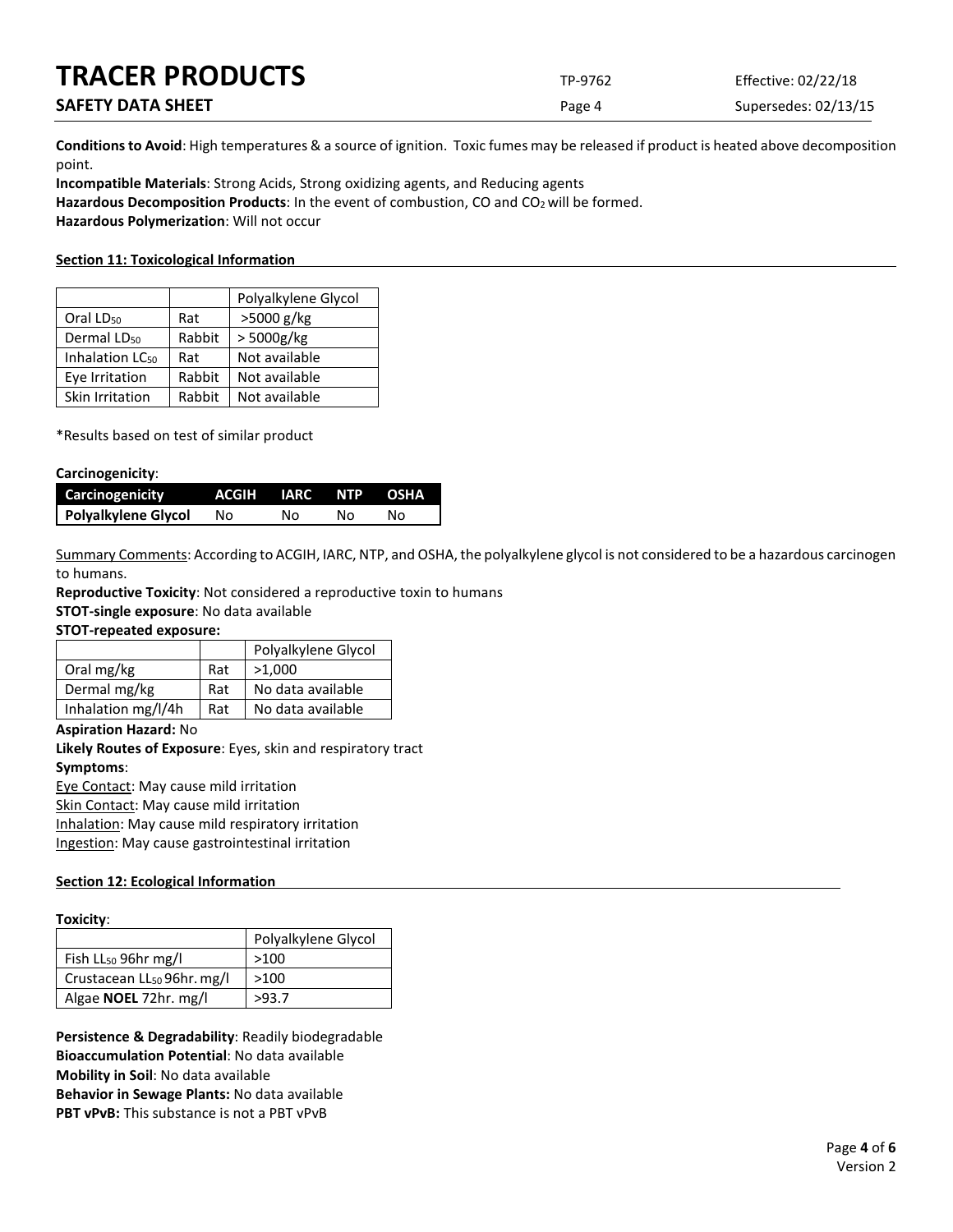| <b>TRACER PRODUCTS</b> | TP-9762 | Effective: 02/22/18 |
|------------------------|---------|---------------------|
|                        |         |                     |

Page 5 Supersedes: 02/13/15

#### **Section 13: Disposal Considerations**

**General Statements:** Federal regulations may apply to empty container. State and/or local regulations may be different. **Disposal:** Recover or recycle if possible, otherwise, dispose of in accordance with all local, state, and federal regulations. Sewage disposal is discouraged

**Special Instructions:** Be sure to contact the appropriate government environmental agencies if further guidance is required. Do not remove labels from container until container is cleaned properly. Containers can be reused or disposed of by landfill or incineration if appropriate to local law. Water with cleaning agents is required

**Hazardous Waste Number:** Not a RCRA hazardous waste

#### **Section 14: Transport Information**

**General Comments**: This product is not classed as hazardous or regulated for transport under 49 CFR, IATA/ICAO, or IMDG **49 CFR: DOT Shipping Name:** Not Regulated **DOT Label:** Not Applicable **DOT Identification No.:** Not Applicable; Nonregulated shipments by air under 49 CFR, IATA/ICAO AND IMO **Transport by Road/Rail (ADR/RID): UN Proper Shipping Name:** Not Applicable **Transport Hazard Class:** Not Applicable **Packing Group:** Not Applicable **Classification Code:** Not Applicable **LQ (ADR 2013):** Not Applicable **LQ (ADR 2009):** Not Applicable **Environmental Hazard:** Not Applicable **Tunnel Restriction Code:** Not Applicable **Transport by Sea (IMDG): UN Proper Shipping Name:** Not Applicable **Transport Hazard Class:** Not Applicable **Packing Group:** Not Applicable **Marine Pollutant:** Not Applicable **Environmental Hazard:** Not Applicable **Transport by Air (IATA): UN Shipping Name**: Not Applicable **Transport Hazard Class**: Not Applicable **Packing Group Number**: Not Applicable **Environmental Hazards**: Not Applicable **Special Precautions for User:** Unless otherwise specified, general measures for safe transport must be followed **Transport in Bulk:** Non-dangerous material according to transport regulations

# **Section 15: Regulatory Information**

#### **Inventory Status:**

Polyalkylene Glycol: is listed or excluded from listing on TSCA, DSL, & AICS inventories

**SARA Title III Information**: This product contains no chemicals subject to the reporting requirements of Section 313 of the emergency planning and community right to know act.

**SARA - Section 302-Extremely Hazardous Substances:** No regulated ingredients.

#### **SARA - Section 302-Reportable Quantity:** None.

#### **SARA - Section 311/312-Hazard Categories:**

Fire Hazard: No